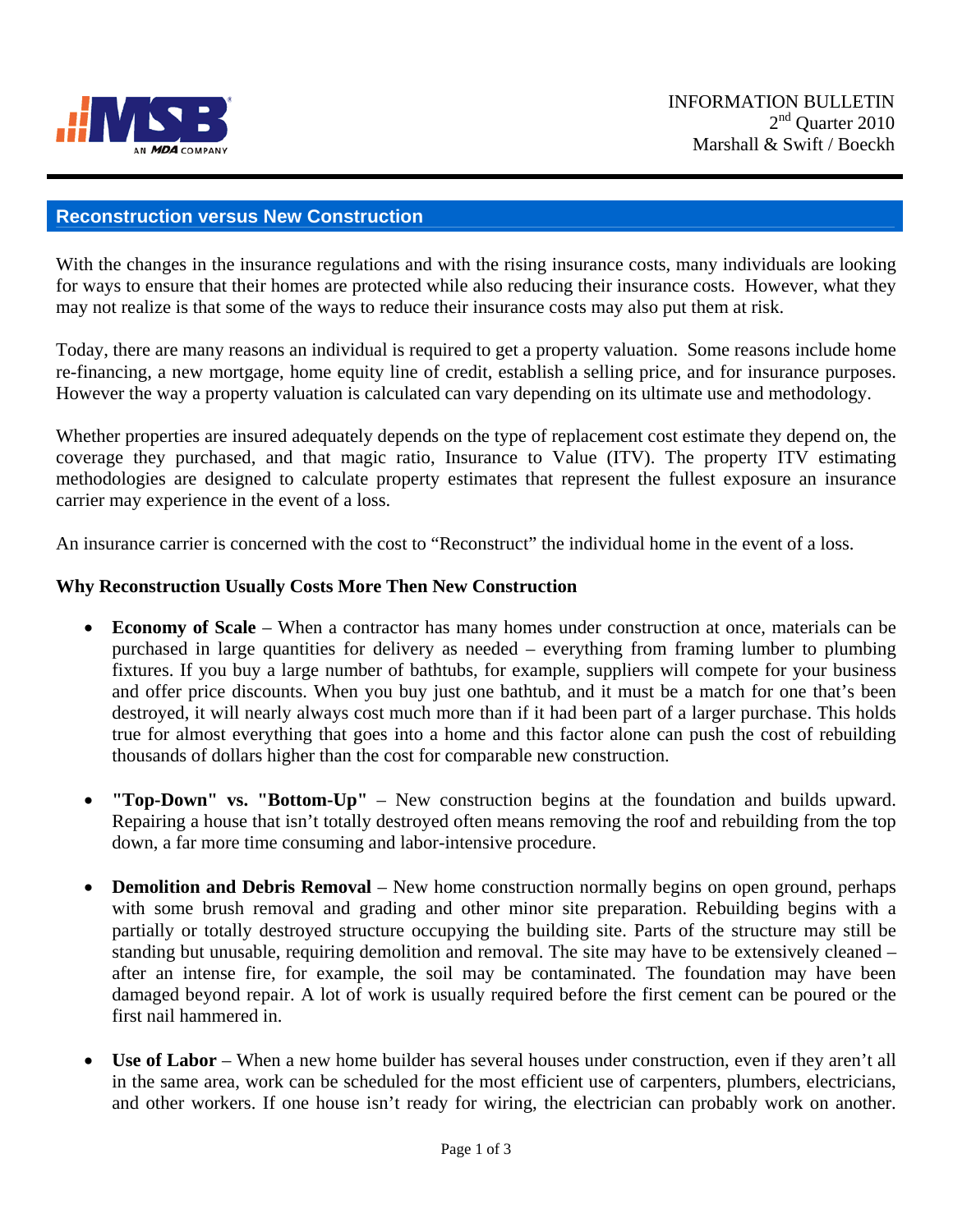When only one home is being built, the same kind of efficient scheduling is rarely possible. Labor normally accounts for the largest share of home-building costs.

- **Access to the Worksite** When new houses are under construction, there is usually no landscaping, allowing easy access to the site. Materials can be driven directly up to any side of each structure as needed. When a house is being rebuilt among existing homes, there are trees, shrubs, lawns, flowerbeds, fences and other obstructions limiting access. Materials often have to be off-loaded further away and hand carried to where they're needed. This factor is compounded if the building site is on sloping ground. The impact on labor costs can be significant.
- **Special Features & Unusual Materials** Older homes and homes that have been extensively remodeled often have customized features or include materials not commonly found in homes being built today. These features and materials can be very expensive, if not impossible, to duplicate. Examples include slate or tile roofs, lath & plaster walls, coved ceilings, wainscoting, solid (instead of hollow core) doors, custom ironwork, ornamented fireplaces, exposed beam ceilings, stained glass or other leaded windows, curved staircases, slate or tile floors, and other items.
- **Building Code Changes** Most older homes and many newer homes were built during times when building codes were less strict than they are today. If you are rebuilding or restoring your home you may need to meet the newer and more demanding building codes. Even undamaged parts of the structure may have to be rewired or replumbed to meet current codes. Building codes may also require you to replace windows with safety glass or replace roofs with fire-retardant materials. Building code changes can add thousands of dollars to the cost of restoring a damaged home.
- **Construction Costs Rise After Natural Disasters** In the wake of a disaster affecting a wide area, i.e., hurricanes, wildfires, etc., the costs of building materials and contractor fees nearly always rise sharply in response to the sudden surge in demand. Even without deliberate profiteering this would normally be true because when local supplies are quickly exhausted, materials have to be brought in on an emergency basis, often from mills or factories at great distance. This may require more expensive modes of transportation and a lot of overtime pay. When several homes have to be repaired or rebuilt at the same time, the cost for each will be higher than normal or sometimes much higher.
- **Undamaged Parts Of The Home and the Contents Must Be Protected** Once the fire is out or the windstorm has abated, all parts of the property not destroyed must be protected from further damage or looting. This can involve covering a damaged roof, missing window glass, and holes in the walls with plastic sheeting and placing surviving personal property items in temporary storage for safekeeping.

Because Reconstruction Cost is more comprehensive than Replacement Cost New, it is a better representation of what a carrier may expect to pay following a loss, and thus the most reliable method for determining Insurance to Value at policy inception or renewal.

The distinctions between Replacement Cost New valuations and Reconstruction Cost valuations are important to understand because a carrier's goal is to provide the homeowner with an equitable and fair settlement. Additionally, because policy and settlement terms are frequently subject to negotiation and court interpretation, it is essential that carriers receive premiums based on the fullest exposure on each building – the building's Reconstruction Cost.

Research shows that the actual cost to reconstruct a building after a total loss is on average greater than Replacement Cost New (Appraisal). This is because Replacement Cost New valuations do not include costs